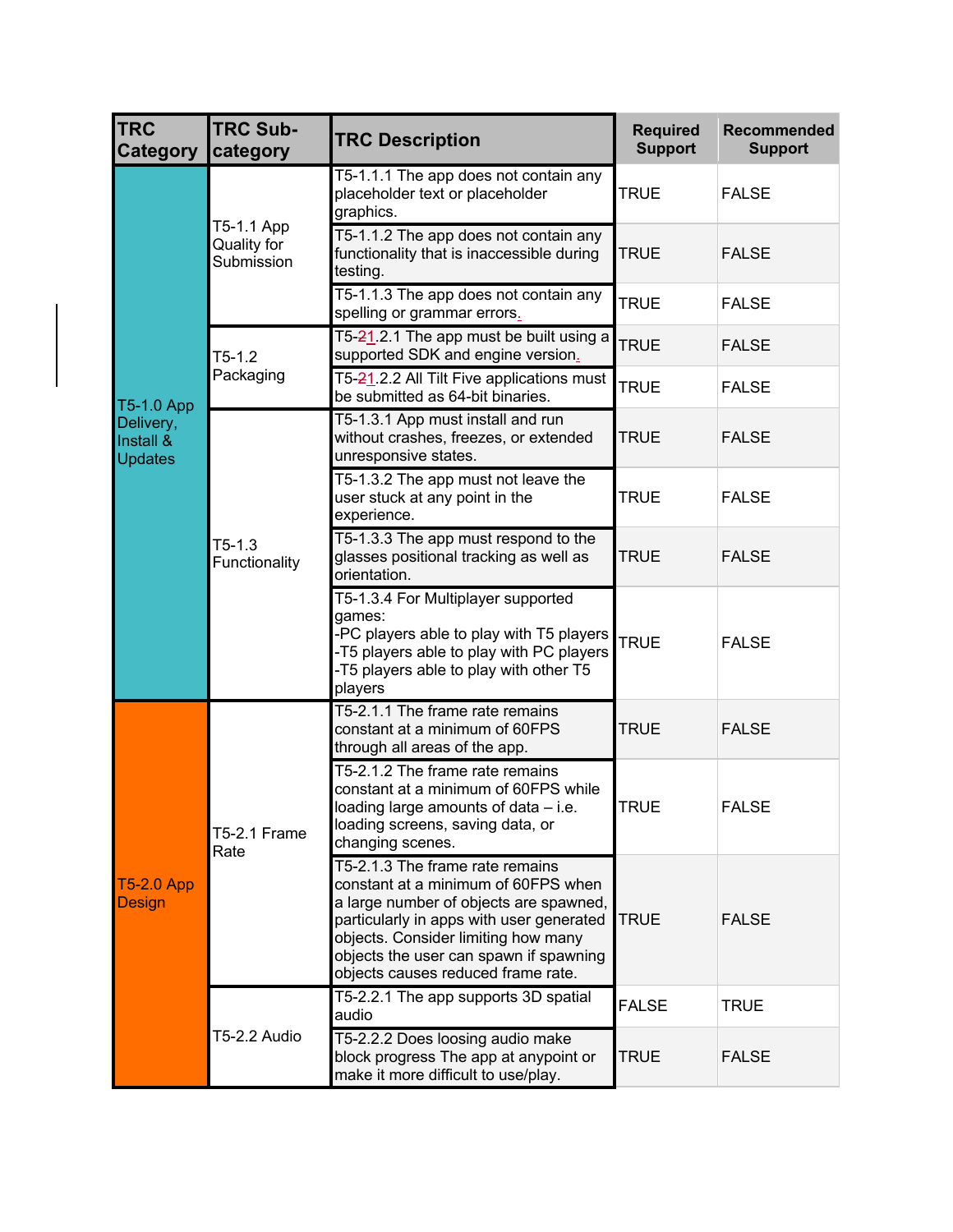|  |             |                                                                                  | T5-2.2.3 In multiplayer games, if the<br>original game supports voice chat,<br>audio and voice chat are supported for<br>Tilt Five glasses.                                                                                                                                                                                                                                                | <b>FALSE</b> | <b>TRUE</b>  |
|--|-------------|----------------------------------------------------------------------------------|--------------------------------------------------------------------------------------------------------------------------------------------------------------------------------------------------------------------------------------------------------------------------------------------------------------------------------------------------------------------------------------------|--------------|--------------|
|  |             |                                                                                  | T5-2.2.4 The app uses normalized<br>game volume/effects to maintain a<br>constant volume level across<br>applications                                                                                                                                                                                                                                                                      | <b>TRUE</b>  | <b>FALSE</b> |
|  |             | T5-3.1 Wand<br>Inputs<br><b>T5-3.0 User</b><br>$T5-3.2$<br><b>Gamepad Inputs</b> | T5-3.1.1 The app supports wand button<br>inputs                                                                                                                                                                                                                                                                                                                                            | <b>FALSE</b> | <b>TRUE</b>  |
|  |             |                                                                                  | T5-3.1.2 The app supports positional<br>wand tracking                                                                                                                                                                                                                                                                                                                                      | <b>FALSE</b> | <b>TRUE</b>  |
|  |             |                                                                                  | T5-3.1.3 The app supports gamepads<br>(ex. Xbox Wireless Controller etc)                                                                                                                                                                                                                                                                                                                   | FALSE        | <b>TRUE</b>  |
|  |             |                                                                                  | T5-3.1.4 The app supports keyboard +<br>mouse input                                                                                                                                                                                                                                                                                                                                        | FALSE        | <b>TRUE</b>  |
|  |             |                                                                                  | T5-3.1.5 If your app supports<br>alternatemultiple control inputsinput<br>options (gamepad, wand grip, side<br>wand grip etc), ithe selected/enabled<br>input scheme should be clear toin-game<br>prompts and/or tutorial screens<br>(including controller diagrams and<br>button mapping screens) reflect all<br>available input devices and/or the<br>userinput device currently in use. | <b>TRUE</b>  | <b>FALSE</b> |
|  |             |                                                                                  | T5-3.1.6 SYS button input on highest<br>level game screen invokes Exit game<br>action (similar to ESC key)                                                                                                                                                                                                                                                                                 | <b>TRUE</b>  | <b>FALSE</b> |
|  | Interaction |                                                                                  | T5-3.1.7 The app includes side grip<br>support                                                                                                                                                                                                                                                                                                                                             | <b>FALSE</b> | <b>TRUE</b>  |
|  |             |                                                                                  | T5-3.1.8 (Wand grip) Trigger and/or 1<br>button for primary action/select buttons                                                                                                                                                                                                                                                                                                          | <b>TRUE</b>  | <b>FALSE</b> |
|  |             |                                                                                  | T5-3.1.9 (Side grip) Trigger and/or A for<br>primary action/select buttons                                                                                                                                                                                                                                                                                                                 | TRUE         | <b>FALSE</b> |
|  |             |                                                                                  | T5-3.1.10 (Wand grip) Use 2 button as<br>'back' button to navigate UI hierarchy                                                                                                                                                                                                                                                                                                            | <b>TRUE</b>  | <b>FALSE</b> |
|  |             |                                                                                  | T5-3.1.11 (Side grip) Use 2 button<br>and/or B button as 'back' button to<br>navigate UI hierarchy                                                                                                                                                                                                                                                                                         | <b>TRUE</b>  | <b>FALSE</b> |
|  |             |                                                                                  | T5-3.1.12 SYS button used to pause<br>the game (if pause supported)                                                                                                                                                                                                                                                                                                                        | <b>FALSE</b> | <b>TRUE</b>  |
|  |             |                                                                                  | T5-3.1.13 Wand inputs behave as<br>intended                                                                                                                                                                                                                                                                                                                                                | <b>TRUE</b>  | <b>FALSE</b> |
|  |             |                                                                                  | T5-3.2.1 The app supports gamepads<br>(ex. Xbox Wireless Controller etc)<br>without any bugs or errors                                                                                                                                                                                                                                                                                     | <b>FALSE</b> | <b>IRUE</b>  |
|  |             | $T5-3.3$<br>Mouse/keyboard<br><b>Inputs</b>                                      | T5-3.3.1 The app supports keyboard +<br>mouse input without any bugs or errors                                                                                                                                                                                                                                                                                                             | <b>FALSE</b> | <b>TRUE</b>  |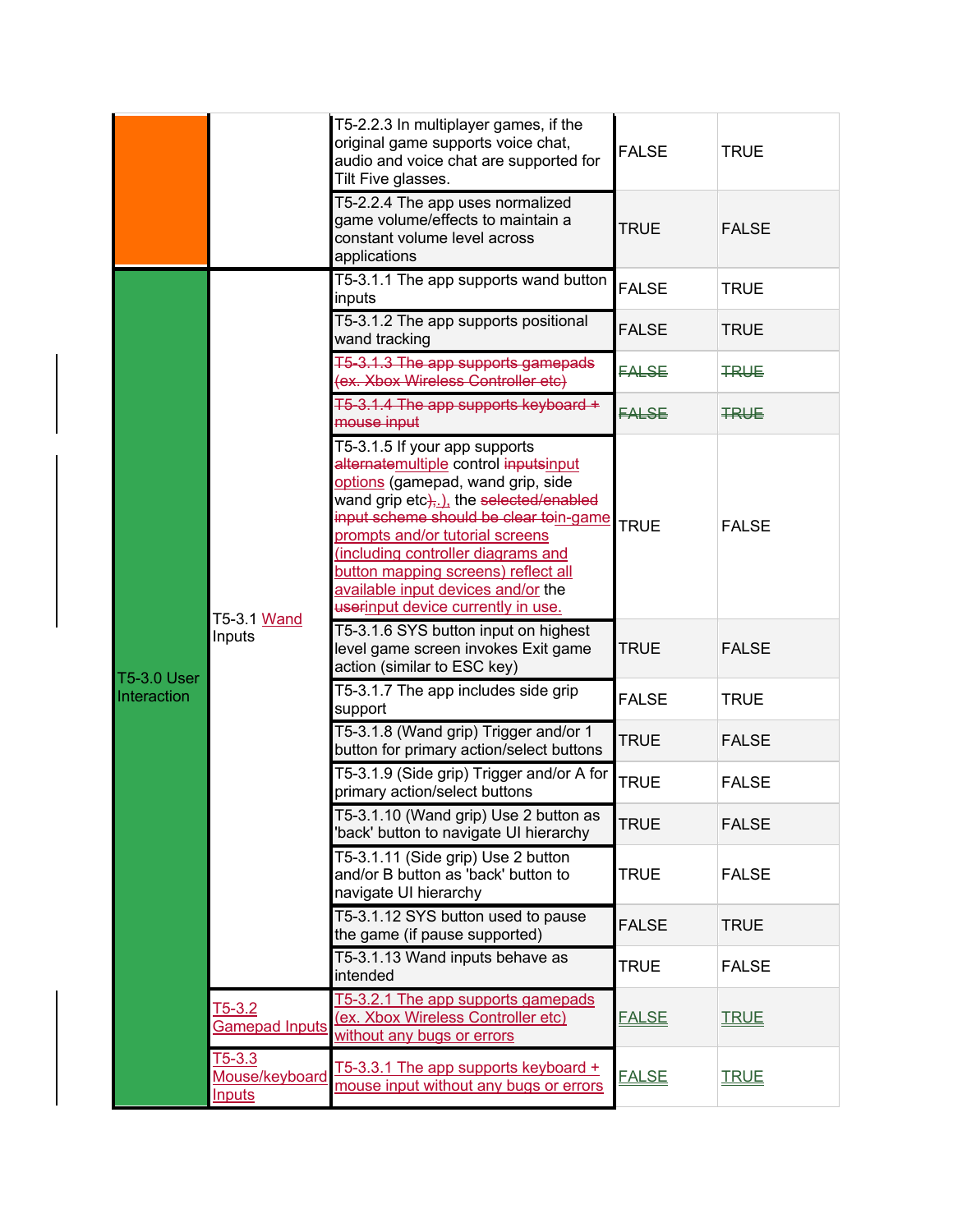|                                                   | T5-3.24.1 The app allows users to<br>invoke an exit action using the SYS<br>button (ex. A 'Close App', 'Exit Game'<br>option in the main menu). This can<br>occur on desktop monitor OR on the Tilt<br>Five gameboard.                                                                                                                                                               | <b>TRUE</b>  | <b>FALSE</b> |
|---------------------------------------------------|--------------------------------------------------------------------------------------------------------------------------------------------------------------------------------------------------------------------------------------------------------------------------------------------------------------------------------------------------------------------------------------|--------------|--------------|
| T5-3. <del>24</del> App<br>Loading and<br>Exiting | T5-3.24.2 The app presents the user<br>with an exit confirmation dialog before<br>closing the app. This can occur on<br>desktop monitor OR on the Tilt Five<br>gameboard                                                                                                                                                                                                             | <b>FALSE</b> | <b>TRUE</b>  |
|                                                   | T5-3.24.3 When launching a Tilt Five<br>supported app or enabling Tilt Five<br>mode, if the glasses are not connected,<br>your app informs players to connect<br>their Tilt Five glasses                                                                                                                                                                                             | <b>FALSE</b> | <b>TRUE</b>  |
|                                                   | T5-3.24.4 User able to use the wand to<br>Exit application                                                                                                                                                                                                                                                                                                                           | <b>TRUE</b>  | <b>FALSE</b> |
|                                                   | T5-3.35.1 No UI and necessary game<br>objects clipping at both primary viewing<br>distances:<br>1) Sitting on a chair with gameboard on<br>a standard 28" to 30" (72cm-76cm)<br>height table<br>2) Sitting on chair with gameboard on<br>the ground or low coffee table                                                                                                              | <b>TRUE</b>  | <b>FALSE</b> |
|                                                   | T5-3.35.2 No UI and necessary game<br>objects clipping at secondary viewing<br>distance:<br>Standing with gameboard on a standard<br>28" to 30" (72cm-76cm) height table                                                                                                                                                                                                             | <b>FALSE</b> | <b>TRUE</b>  |
| T5-3.35 Viewing<br>Comfort and<br>Accessibility   | T5-3.35.3 UI text should be legible<br>between 1.5ft - 4ft (~45cm-120cm) from<br>the center of gameboard at the nearest<br>edge of the gameboard, at both primary<br>viewing distances and viewing angles<br>1) Sitting on a chair with gameboard on<br>a standard 28" to 30" (72cm-76cm)<br>height table<br>2) Sitting on chair with gameboard on<br>the ground or low coffee table | <b>TRUE</b>  | <b>FALSE</b> |
|                                                   | T5-3.35.4 UI text should be legible<br>between 1.5ft - 4ft (~45cm-120cm) from<br>the center of gameboard at the nearest<br>edge of the gameboard, at secondary<br>viewing distance:<br>Standing with gameboard on a standard<br>28" to 30" (72cm-76cm) height table                                                                                                                  | <b>FALSE</b> | <b>TRUE</b>  |
|                                                   | T5-3.35.5 Game object Level of Detail<br>(LOD)s remains clear / game object<br>clarity at primary viewing distances<br>between 1.5ft - 4ft (~45cm-120cm)<br>away from the center of gameboard at                                                                                                                                                                                     | TRUE         | <b>FALSE</b> |

 $\overline{\phantom{a}}$ 

 $\overline{\phantom{a}}$ 

 $\overline{\phantom{a}}$ 

 $\overline{\phantom{a}}$ 

 $\overline{\phantom{a}}$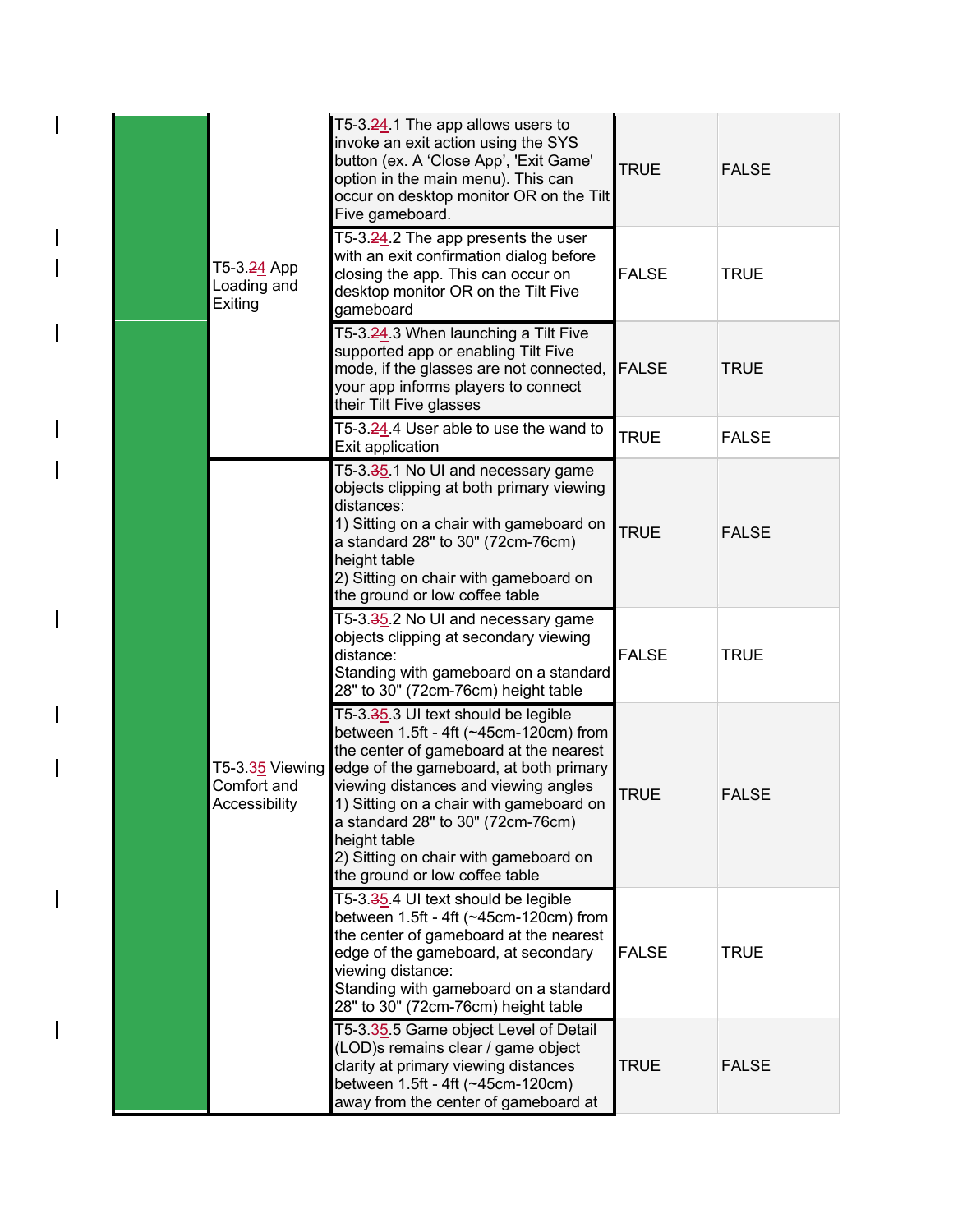|                                 | the nearest edge of the gameboard, at<br>both primary viewing distances and<br>viewing angles<br>1) Sitting on a chair with gameboard on<br>a standard 28" to 30" (72cm-76cm)<br>height table<br>2) Sitting on chair with gameboard on<br>the ground or low coffee table                                                                                 |              |              |
|---------------------------------|----------------------------------------------------------------------------------------------------------------------------------------------------------------------------------------------------------------------------------------------------------------------------------------------------------------------------------------------------------|--------------|--------------|
|                                 | T5-3.35.6 Game object Level of Detail<br>(LOD)s remains clear / game object<br>clarity at primary viewing distances<br>between 1.5ft - 4ft (~45cm-120cm)<br>away from the center of gameboard at<br>the nearest edge of the gameboard, at<br>secondary viewing distance:<br>Standing with gameboard on a standard<br>28" to 30" (72cm-76cm) height table | <b>FALSE</b> | <b>TRUE</b>  |
|                                 | T5-3.35.7 Game objects maintains<br>proper orientation and perspective<br>when user moves head/glasses at both<br>primary viewing distances:<br>1) Sitting on a chair with gameboard on<br>a standard 28" to 30" (72cm-76cm)<br>height table<br>2) Sitting on chair with gameboard on<br>the ground or low coffee table                                  | <b>TRUE</b>  | <b>FALSE</b> |
|                                 | T5-3.35.8 Desktop monitor<br>representation of game set to normal<br>desktop playing perspective when not<br>looking at the gameboard                                                                                                                                                                                                                    | <b>FALSE</b> | <b>TRUE</b>  |
|                                 | T5-3.35.9 Game content snap rotates<br>90 degrees around board to match<br>player's position (game specific option)                                                                                                                                                                                                                                      | <b>FALSE</b> | <b>TRUE</b>  |
|                                 | T5-3.35.10 The app does not render<br>objects too close to face, may cause<br>disorientation or discomfort.                                                                                                                                                                                                                                              | <b>TRUE</b>  | <b>FALSE</b> |
|                                 | T5-3.35.11 Gameplay is not interrupted<br>if player views gameboard from different TRUE<br>sides (can test by rotating gameboard)                                                                                                                                                                                                                        |              | <b>FALSE</b> |
|                                 | T5-3.35.12 If the app is not-optimized<br>for sitting or standing, the app only, it<br>must instructbe made clear to the user<br>that the app is intended as a seated<br>experience. This with an in-game<br>notification-can happen in-game or on<br>the app store                                                                                      | <b>TRUE</b>  | <b>FALSE</b> |
| T5-3.46 Tilt Five<br>Mode menus | T5-3.46.1 If a non Tilt Five user selects<br>a Tilt Five menu option, a dialogue<br>window opens with 'Learn more about<br>Tilt Five' options, this can direct users to FALSE<br>T5 website or the game's Steam page<br>T5 section, this can happen on the<br>gameboard or on the desktop monitor                                                        |              | <b>TRUE</b>  |

 $\overline{\phantom{a}}$ 

 $\overline{\phantom{a}}$ 

 $\overline{\phantom{a}}$ 

 $\overline{\phantom{a}}$ 

 $\overline{\phantom{a}}$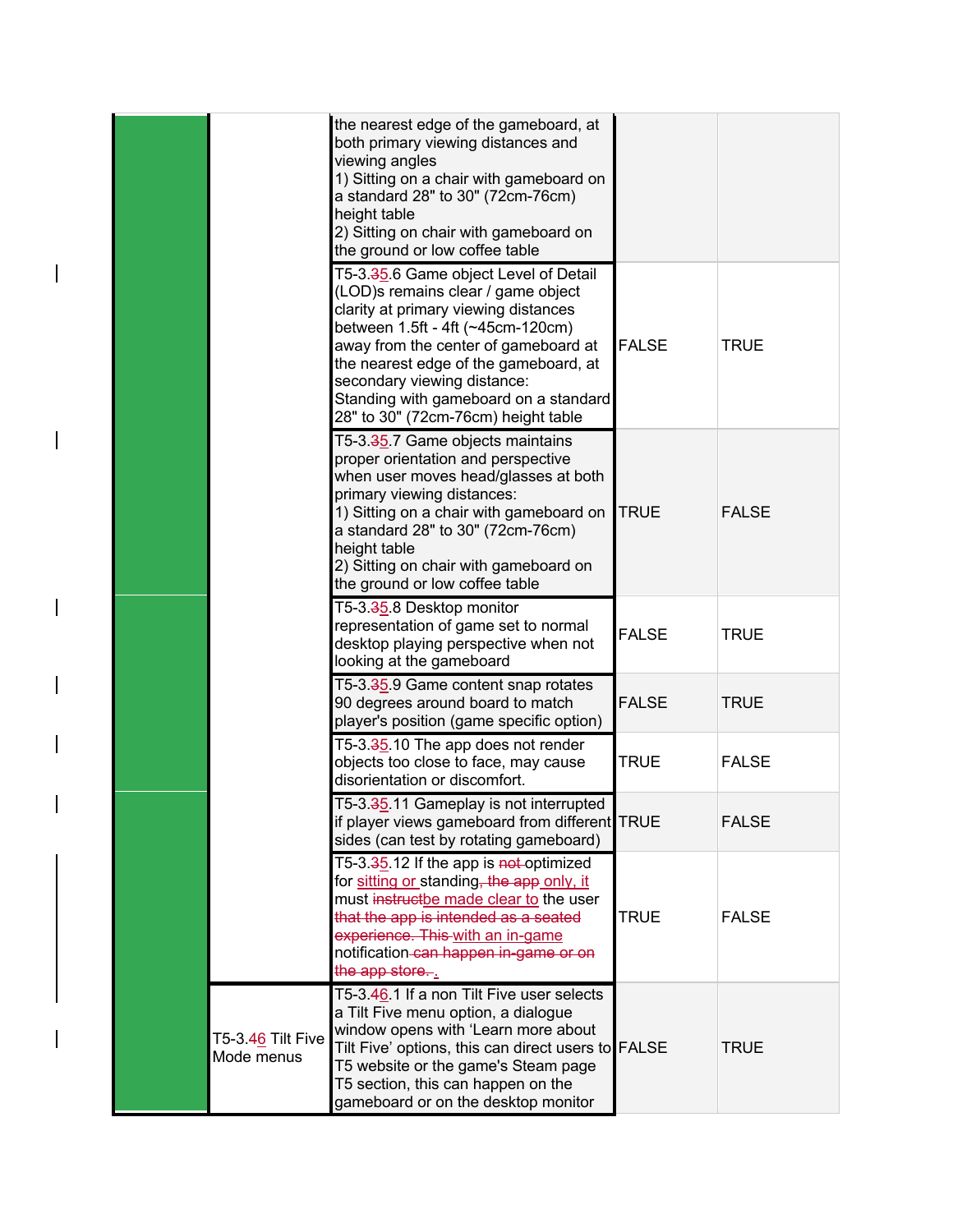|                                          | T5-3. <del>5</del> 7            | T5-3.57.1 For apps that use the wand, if<br>the wand loses power or disconnects<br>during play, the app notifies the user to<br>check their wand.                                                                                                                                                                                                                                                                                                                                                                                                                                                                                       | <b>FALSE</b> | <b>TRUE</b>  |
|------------------------------------------|---------------------------------|-----------------------------------------------------------------------------------------------------------------------------------------------------------------------------------------------------------------------------------------------------------------------------------------------------------------------------------------------------------------------------------------------------------------------------------------------------------------------------------------------------------------------------------------------------------------------------------------------------------------------------------------|--------------|--------------|
|                                          |                                 | T5-3.57.2 If Tilt Five glasses are<br>disconnected when app is in 'Tilt Five<br>enabled mode', game pauses (if<br>appropriate), and app notifies user ex.<br>Switch to 'default mode' or 'reconnect<br>Tilt Five glasses' dialogue options.                                                                                                                                                                                                                                                                                                                                                                                             | <b>FALSE</b> | <b>TRUE</b>  |
|                                          | Interruption<br>Testing         | T5-3.57.3 When changing windows or<br>alt+tab away to different windows<br>application and back to Tilt Five<br>application, the Tilt Five app must<br>maintain all inputs and tracking<br>functionality                                                                                                                                                                                                                                                                                                                                                                                                                                | <b>TRUE</b>  | <b>FALSE</b> |
|                                          |                                 | T5-3.57.4 There is no interruption to<br>primary input device when other input<br>device is connected<br>Ex) Tilt Five wand becomes inoperable<br>when I connect an Xbox gamepad, or<br>vice versa.                                                                                                                                                                                                                                                                                                                                                                                                                                     | <b>TRUE</b>  | <b>FALSE</b> |
|                                          |                                 | T5-3.8.1 the app should be functional<br>and usable in its entirety while viewed<br>through the Tilt Five glasses and should<br>not require use of additional or external<br>display devices for gameplay, UI or<br>menus.                                                                                                                                                                                                                                                                                                                                                                                                              | <b>TRUE</b>  | <b>FALSE</b> |
|                                          | <b>T5-3.8 User</b><br>Interface | T5 3.8.2 If your app supports the Tilt<br>Five wand controller, the app must<br>provide clear instructions on how to use<br>and hold the wand. For example, when<br>the wand is in use, all on-screen UI<br>(including diagrams, tutorials, tooltips,<br>and button prompts) corresponding to<br>gameplay and use of menus must<br>reference and look like the buttons and<br>features of the Tilt Five wand. Also, if<br>the app offers any UI menus featuring<br>controller diagrams or button-/<br>keyboard-mapping instructions, there<br>should be a likewise diagram or<br>instruction provided for use of the Tilt<br>Five wand. | <b>TRUE</b>  | <b>FALSE</b> |
|                                          |                                 | T5 3.8.3 if the app makes use of the Tilt<br>Five glasses' head-tracking camera for<br>input (whether gameplay or menu<br>selection) this must be explained clearly<br>to the user via in-game prompts.                                                                                                                                                                                                                                                                                                                                                                                                                                 | <b>TRUE</b>  | <b>FALSE</b> |
| $T5-4.0$<br>Privacy,<br>Safety,<br>Legal | T5-4.1 Privacy<br>Policy        | T5-4.1.1 The app's privacy policy is<br>accessible on the developer's website,<br>on the storefront, on the desktop app or<br>on the Tilt Five gameboard. Only apps                                                                                                                                                                                                                                                                                                                                                                                                                                                                     | <b>TRUE</b>  | <b>FALSE</b> |

 $\mathbf{I}$ 

 $\begin{array}{c} \hline \end{array}$